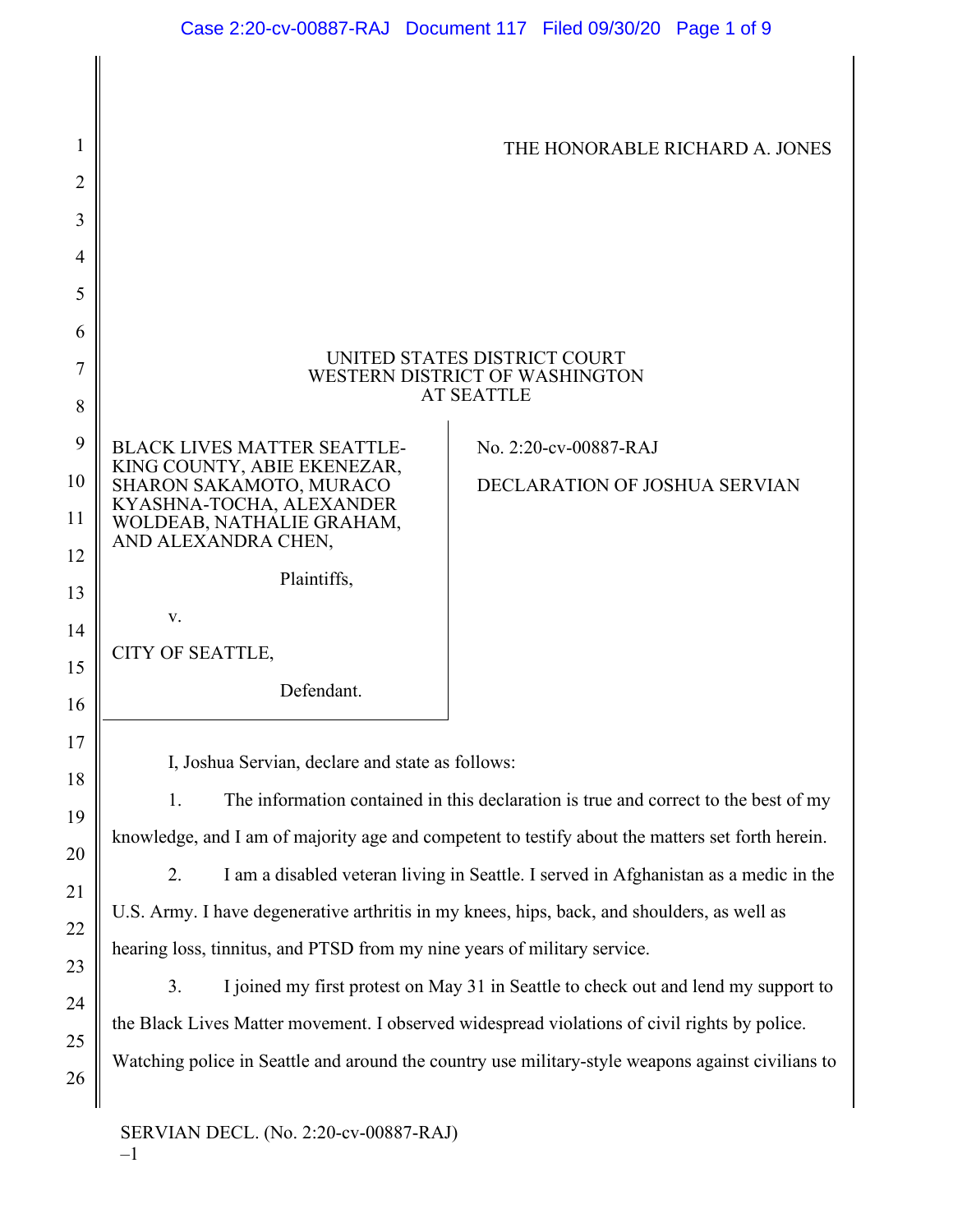try to dictate when, where, and how protesters can express their First Amendment rights has made me more dedicated to protesting.

## **Vigil Outside Washington State Patrol**

4. My partner and I were near Volunteer Park recording police harassing protesters when we received word that a ton of police officers had descended on the vigil for Summer Taylor outside of the Washington State Patrol and were forming a line, and that additional bodies were needed to protect the protesters at the vigil. So we headed towards the Washington State Patrol building. The events at Volunteer Park and at the Washington State Patrol building were unrelated and organized by different groups.

5. We turned onto E. Roanoke St., where the vigil was, from  $10^{th}$  Street, but we were separated from the rest of the protest by a police line blocking Roanoke west of Broadway. SPD officers were also blocking the sidewalk and driveway of the fire station next to WSP. There was a very significant police presence for such a small and quiet protest. On the other side of the police line, we saw protesters laying candles in a circle in memory of Summer Taylor, who was murdered during a protest on I-5 after Washington State Patrol allowed a car to drive into the protest.

6. Police shoved us to the other side of their line, with the rest of the protesters.

7. Most protesters were sitting down at the vigil, having a moment of silence, when police formed a line very close to the protest.

8. Suddenly the police line started pushing protesters back by pressing their batons forward and yelling "MOVE BACK." They shoved my partner, who fell but managed to get back up again. It was impossible to comply with the police order to move back because the protesters were crammed in tight behind us.

**9.** As police began shoving peaceful protesters back for no discernible reason, **I saw a police officer spray a stream of pepper spray upwards into the air. It wasn't directed at**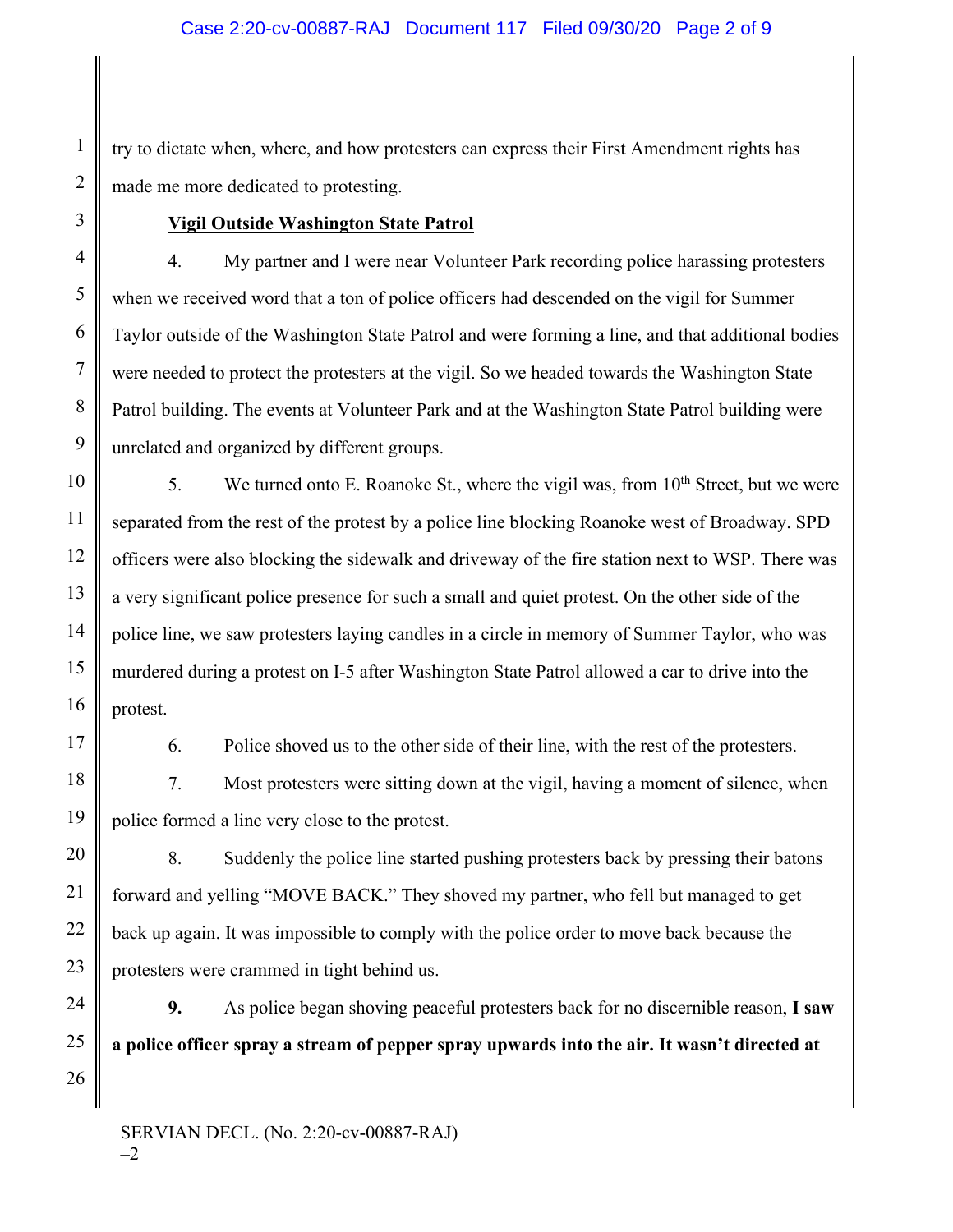**any particular person, just into a cloud over the group. Police had not given us any dispersal order or warning at this point.**

**10. I saw an officer throw an explosives—a blast ball or a flash-bang grenade with an overhand lob into the middle of a crowd of retreating protesters. This was clearly not targeted at any particular person; there was no way police could have even seen who they were going to hit when it landed.** 

11. As I have seen them do at other protests, SPD officers began grabbing and arresting protesters who didn't move back quickly enough.

12. I saw an officer place a can on the ground that began releasing smoke into the air near where other officers were arresting one protester, making it impossible to observe the arrest.

13. At one point, my partner went over to help a protester who had fallen and police arrested both the person who had fallen and my partner. **As they pinned her down, police pepper sprayed the area around her.** Further, I observed, and recorded, an officer wearing the gray police uniform move forward and place his knee into the back of my partner's neck. Upon noticing me recording his action, we locked eyes and he removed his knee from my partner's neck. I was astounded at the brazen and excessive use of force against someone who had already been detained and subdued. I felt powerless to do anything for the person I love.

14. I understand that the City has claimed that some of the SPD's use of less-lethal force was justified because protesters assaulted police with umbrellas. **I did not see any protester assault a police officer with an umbrella or with anything else at this event.** I did see an SPD officer reach out and grab a protester's umbrella and yank it away, however.

15. After police had already started pushing us back, using pepper spray, and grabbing and arresting protesters, police finally gave a dispersal order. We did not have anywhere to disperse to; we were penned in on almost every side by the landscape or a police line.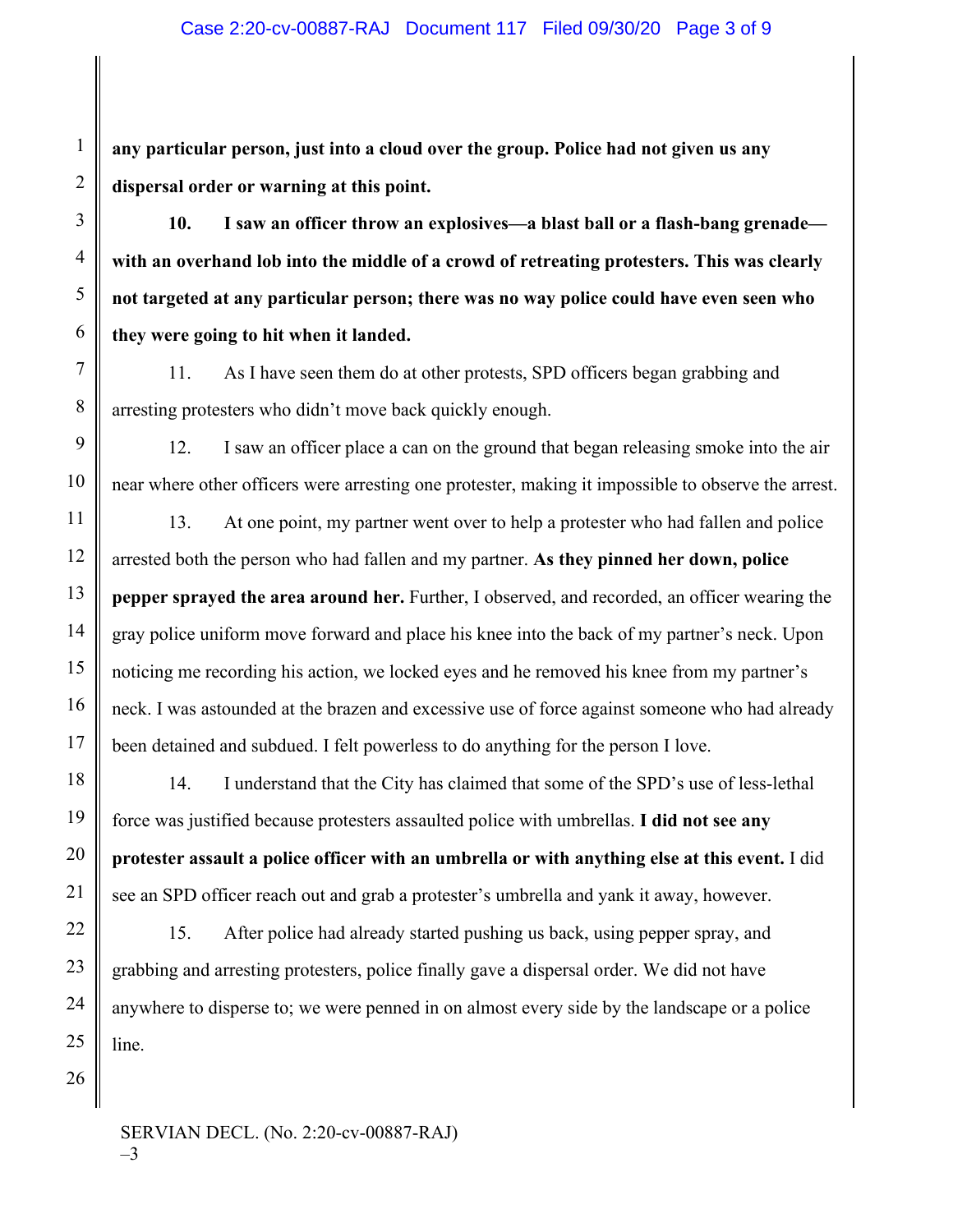### Case 2:20-cv-00887-RAJ Document 117 Filed 09/30/20 Page 4 of 9

16. Police pushed the protesters up Harvard Street, chasing us around the corner, towards where cars were entering the freeway. Police continued to pursue us as we tried to leave, forcing us all to move increasingly quickly.

17. I personally have trouble moving quickly because of the injuries I sustained in Afghanistan and during my military service. I saw many other people struggling to move as quickly as police were forcing us to move.

18. There was a constant implied threat that police would arrest us or deploy chemical weapons against us if we stopped moving or tried to peel off from the protest; we had already seen police use these tactics repeatedly against protesters who posed no threat.

19. The unnecessary and immediate police show of force at an entirely peaceful vigil seemed designed to completely shut down protest outside of the Washington State Patrol. This kind of authoritarian response to the exercise of free speech is completely at odds with the freedom I fought to protect while I was in the Army.

#### **Labor Day SPOG Protest**

20. On Labor Day, I attended the march to SPOG. Before the march, organizers called on us not to incite violence or destroy anything. The roughly 1.5-mile march to SPOG from the ID light rail station was pretty uneventful. I did not see anyone damage any property or do anything to threaten public safety. SPD SUVs and approximately two dozen bike cops trailed behind us.

21. As we got closer to SPOG, I could see more bike cops along the railroad tracks. The police vehicles that had been following us peeled off and went in that direction.

22. About one minute after we arrived at SPOG, the song "Save a Horse, Ride a Cowboy" started playing loudly. It seemed to be coming from the SPOG building.

23. **Suddenly, bike cops rode up and charged the crowd. They immediately began pushing protesters, grabbing away shields and umbrellas, spraying pepper spray, and arresting people.** 

SERVIAN DECL. (No. 2:20-cv-00887-RAJ) –4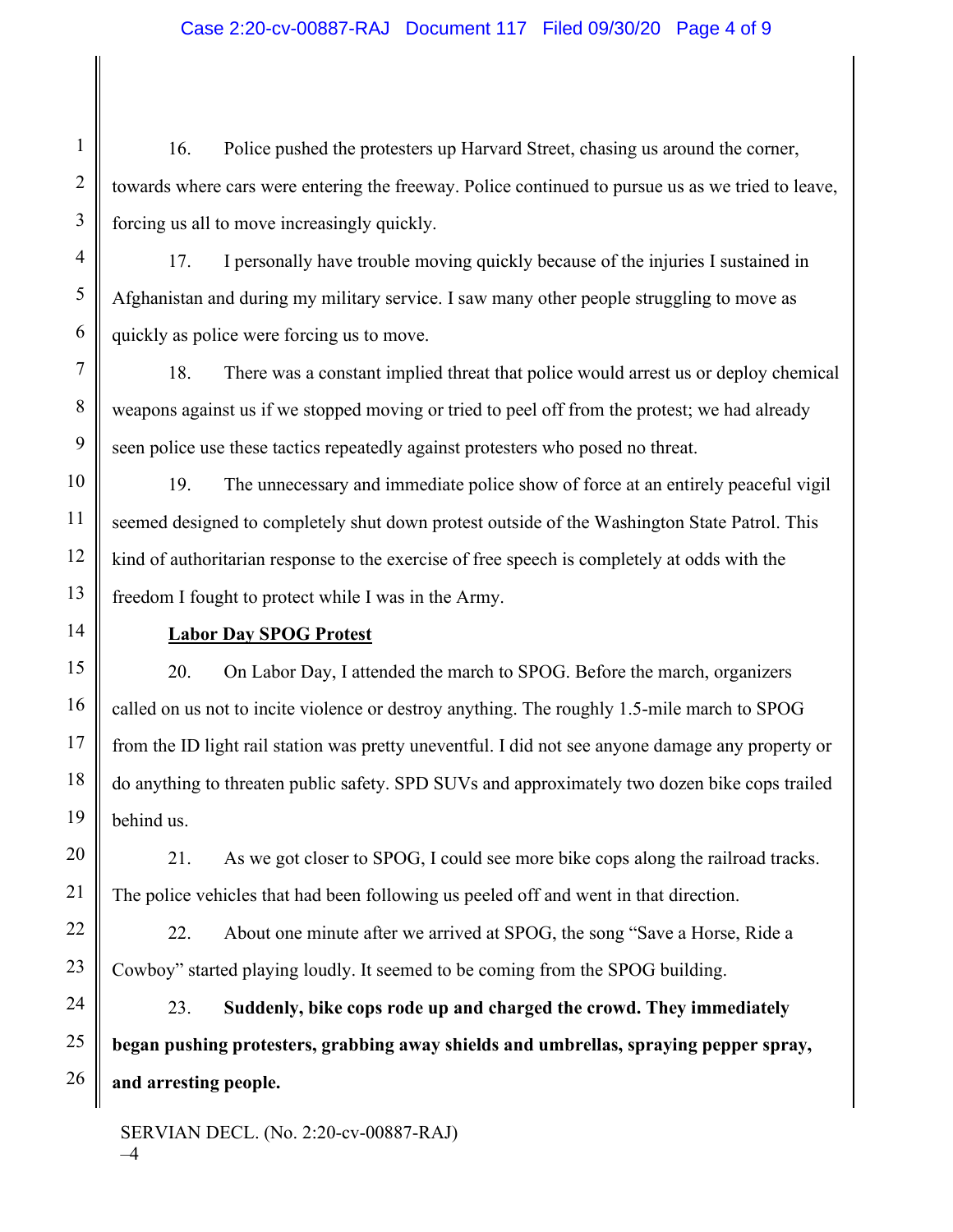24. **There had been no dispersal order. I had not seen protesters do anything to justify such a response. The crowd was peaceful. I saw at least one child under age 10 in the crowd outside of the SPOG building when the police attacked us.**

25. **People began to panic at this new and violent police tactic of immediate ambush. As they tried to run, police tried to shove everyone—a crowd of at least 300 people—towards the sidewalk. It felt like police were treating us like cattle as they used force to pack us into a small area.**

**26. I saw officers throw explosives overhand into a crowd of protesters. I also saw officers roll canisters of gas underhand so they would deploy behind a shield wall, gassing people who the police could not see.**

**27. Police threw a flash bang grenade that exploded so close to my partner that she touched her ears to see if they were bleeding and complained of not being able to hear.**

28. An officer threw a blast ball that exploded near me. As he threw it, the wind changed and blew the chemical gas back in the direction of the police. I heard officers start coughing as they were gassed by their own weapons.

29. After police had moved enough protesters onto the sidewalks, they gave a dispersal order, and immediately began using their bikes to shove protesters along. If protesters tried to link arms and form a line, police would rush the line on bikes to break up the protest line.

**30. I saw SPD officers repeatedly pepper spray people for not doing what the police wanted them to do. I saw many people hesitate, confused about what they were supposed to be doing, only to get maced for not complying quickly enough.** 

31. It seemed like police wanted us to start running. Because my knees were ruined serving my country in Afghanistan, I could not move as fast as the police wanted me to, and my partner and I lagged behind. Officers threatened me and my partner with arrest several times for not walking fast enough.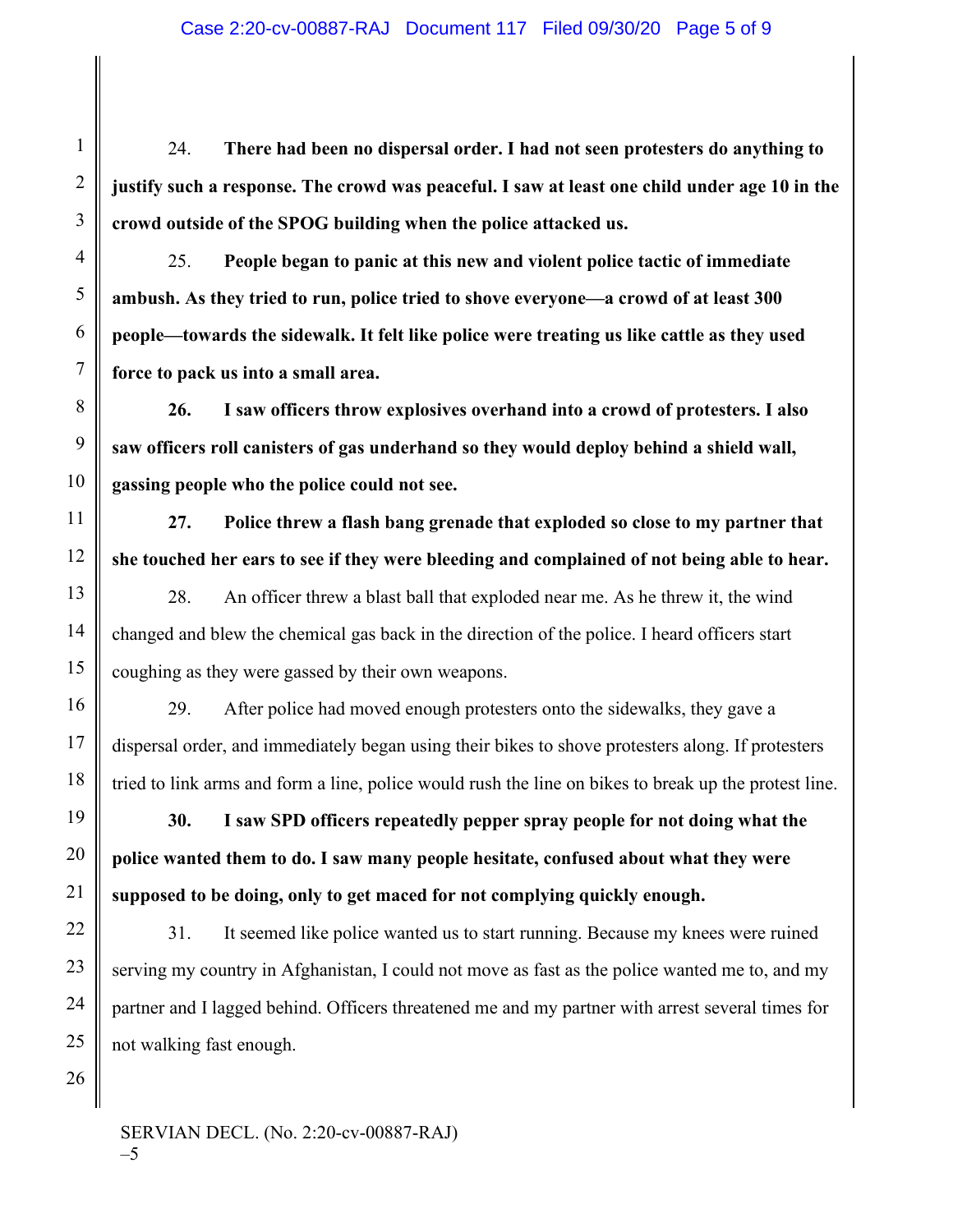32. As police marched us up  $4<sup>th</sup>$  Avenue, they would not let anyone turn down any side streets. Some protesters tried to turn in order to disperse and go home. Others tried to step onto a side street just to pause and rest and let the bike cops go past so they would not have to keep moving at biking speed. Some legal observers and journalists tried to briefly step back onto a side street to record what was happening on  $4<sup>th</sup>$  Avenue. But police responded to any attempts to step off of the march path by shoving protesters with their bikes to move them back onto 4<sup>th</sup> Avenue and threatening arrest. I witnessed a police officer strike a legal observer with his bicycle; it seemed knowing and willful.

33. My partner and I did manage to duck out of the forced march into a convenience store around Holgate, where we bought drinks and waited for the police line that had been chasing us to pass. When we emerged after the police had passed, we saw an unfamiliar person throw a flaming bottle at the police as they forced protesters to turn onto Holgate St., near the Jack in the Box. Police quickly extinguished the fire.

## **September 23, 2020 Breonna Taylor Solidarity Protest**

34. On Wednesday, I joined approximately 300 other protesters in Cal Anderson Park on Capitol Hill for a protest after a grand jury decided earlier in the day not to charge Louisville police officers for killing Breonna Taylor. We marched around Capitol Hill and down to downtown.

35. The protest was predominantly peaceful. Although I'm aware that a few protesters vandalized a few Starbucks along the way, the overwhelming majority of protesters I saw were just marching. I saw one protester try to throw rocks at a Bank of America, but the majority of protesters intervened to stop them.

36. There were a lot of bike police patrolling the protest. Eventually, police vehicles began following behind us with their lights flashing.

37. My partner and I were walking towards the back of the protest when, out of nowhere, bike cops ran in and tackled and arrested a few people. I began to record the police.

SERVIAN DECL. (No. 2:20-cv-00887-RAJ) –6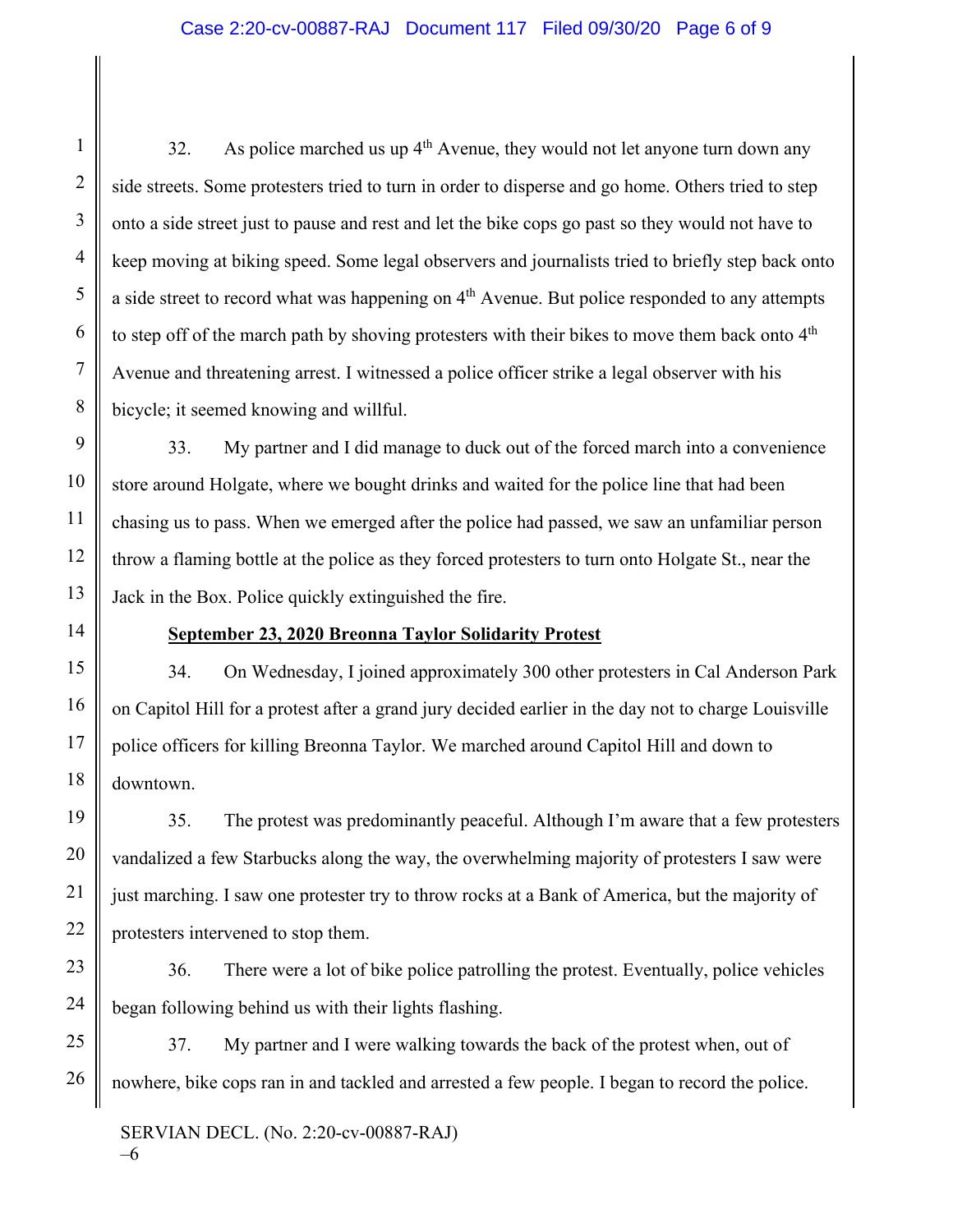#### Case 2:20-cv-00887-RAJ Document 117 Filed 09/30/20 Page 7 of 9

SPD officers told me to move back, so I stepped onto the sidewalk. My partner was standing next to me with an open umbrella to block us from the pepper spray that SPD inevitably uses at protests. An SPD officer grabbed her umbrella and destroyed it, ripping off the fabric.

38. Eight to twelve SPD vehicles then began blaring their sirens. It was deafeningly loud.

39. We marched around Seattle for awhile until we came to a dead end street where we could disperse onto the sidewalk and cut over to Cal Anderson Park to take a break. After decompressing, hydrating, and eating snacks, we marched to  $11<sup>th</sup>$  Avenue and East Pine Street.

40. We waited at  $11<sup>th</sup>$  and Pine for awhile, occasionally chanting or shouting. Some people built a mini-barricade in the road. A few people walked up ahead to the East Precinct, a block away.

**41.** I heard a firework explode near the garage next to the East Precinct, further up the block. Roughly 15 minutes after the firework exploded, SPD decided to roll in and arrest people. Bike cops came in out of nowhere. **SPD pushed some people back, spraying mace as they pushed them.**

42. More SPD officers arrived, and they made a huge surge towards the crowd. SPD officers formed a line on the sidewalk and into the street. One bike officer road fast towards a person who he appeared to have targeted, but slipped on the sidewalk and fell over on his bike.

**43. The officer stood up and franticly began spraying pepper spray in every direction around him. It wasn't targeted at anyone in particular; it was indiscriminate.** 

**44. I got hit with some of the spray. I had my gas mask on so it didn't burn my eyes but my hands and forehead were very spicy for awhile.**

**45. None of the people the officer pepper sprayed had touched the officer, approached him, or done anything that would suggest they posed a safety threat. I was just standing by recording. One person who got hit with the spray didn't seem to have even realized the officer was there until he turned and got pepper sprayed directly in the face.**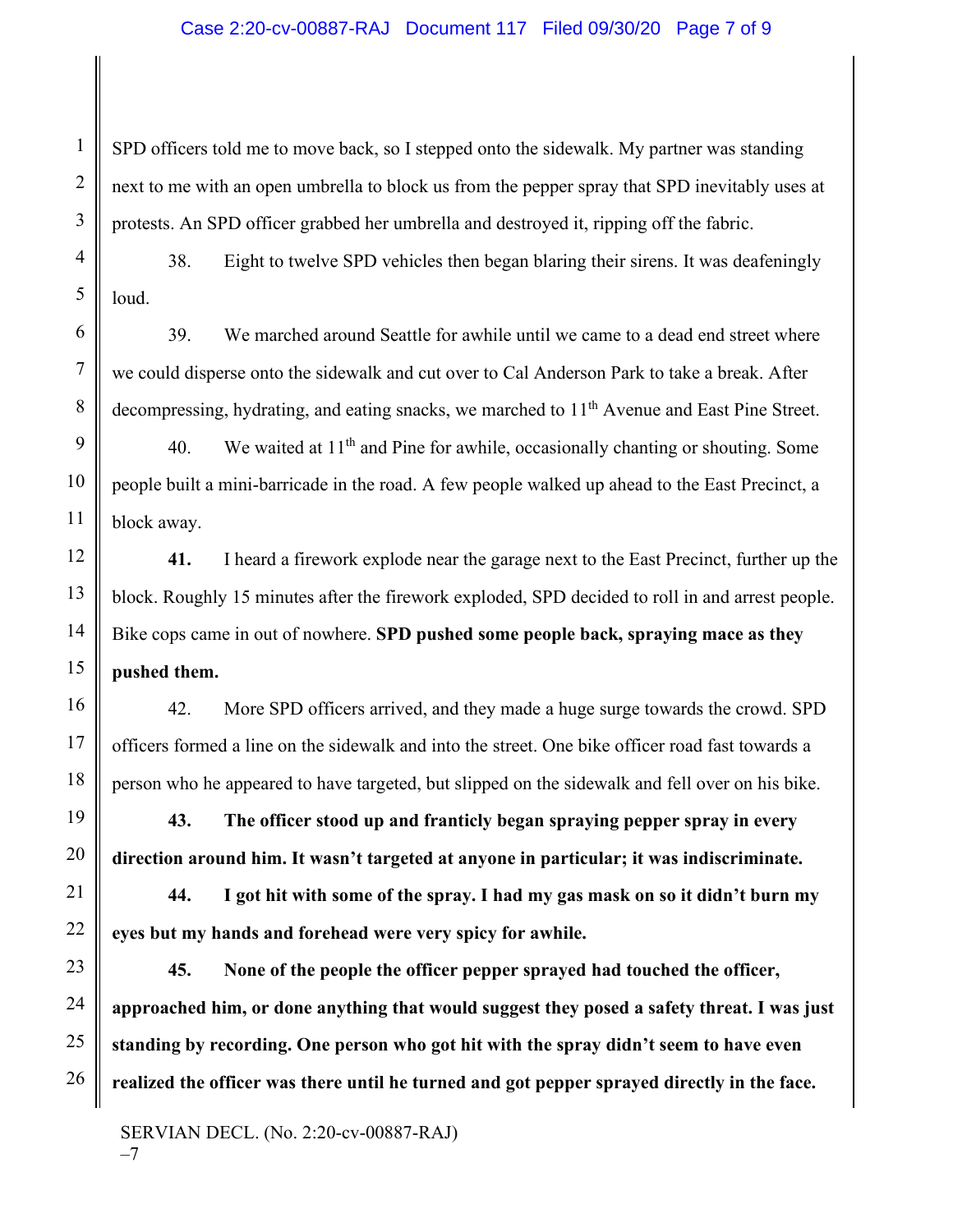46. Protesters stayed in the intersection at  $11<sup>th</sup>$  and Pine, banging on trash cans, playing instruments, and chanting. We decided to leave, and headed back to our car.

**47.** As we were leaving, SPD deployed a couple explosives filled with OC spray. They did not seem to be targeted at any particular person, just launched into the thick of the crowd. The air filled with chemical gas.

**48.** Once we reached my vehicle, I checked Twitter and saw that SPD had issued a dispersal order.

**49. SPD started heavily bombarding protesters with concussion grenades and explosives filled with OC spray. There was a loud explosion approximately every two seconds for about fifteen minutes.**

**50. We drove around looking for protesters who needed to be evacuated. We saw a small group walk-running, as if in a panic. One of them had a very red, swollen face and was coughing—the telltale signs of having caught a heavy blast of pepper spray directly in the face. He also seemed to be unable to move around on his own; his friends supported his weight as they moved. We asked if they needed to be evacuated, and they jumped in the back of my vehicle. His friends appeared to have been pepper sprayed, too, but were not injured to the extent he was.** 

### **Conclusion**

51. The immediate, overwhelming, and violent police response at the August 26 vigil and Labor Day SPOG protest seemed designed to send the message that there are simply locations that police have decided are off-limits to all protesters. SPD's response to the September 23 protest in solidarity with Breonna Taylor likewise seemed more about brutalizing protesters than protecting public safety. I didn't fight in a war so that the police could indiscriminately use chemical weapons and explosives against protesters and arrest them to prevent them from protesting.

SERVIAN DECL. (No. 2:20-cv-00887-RAJ) –8